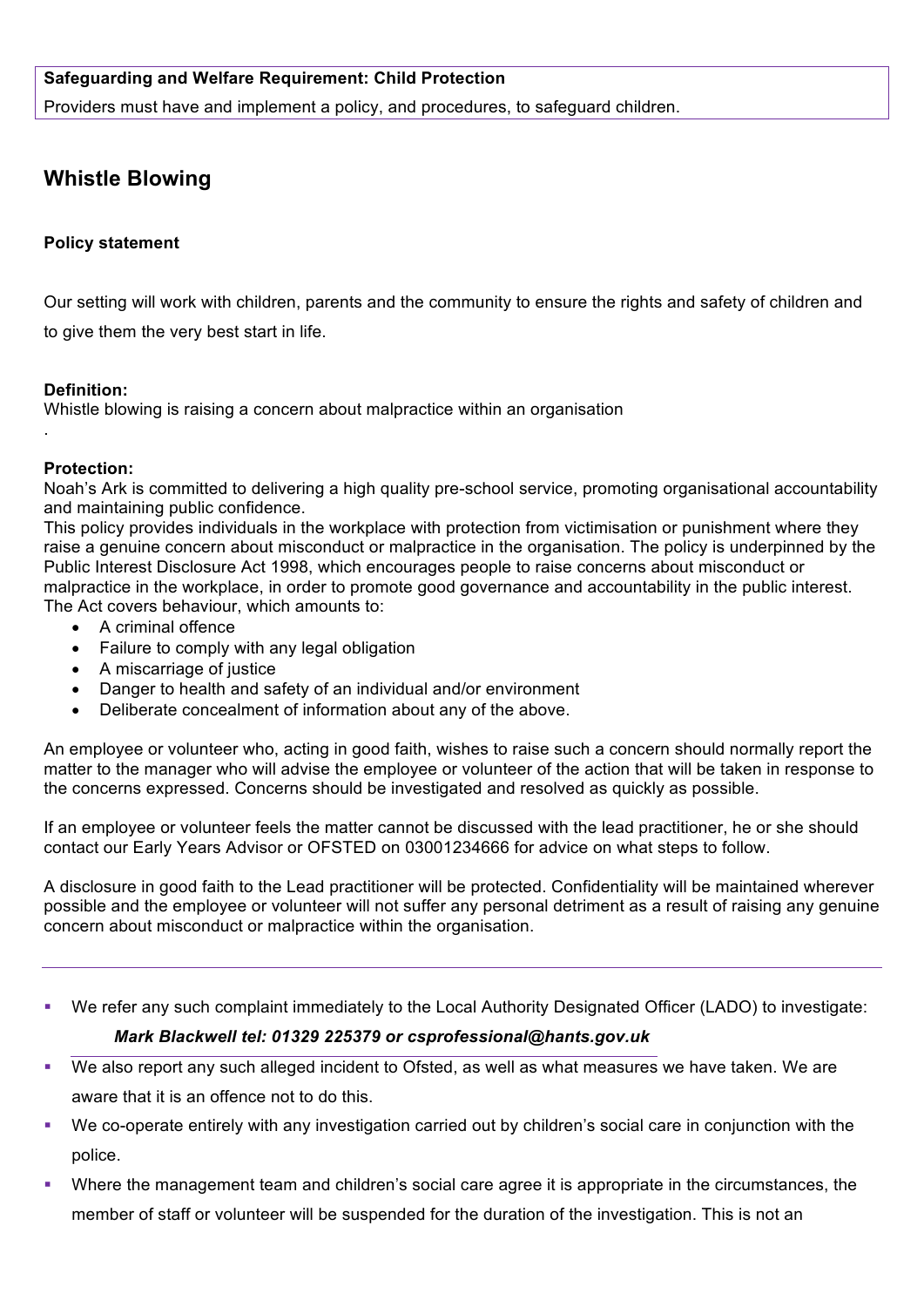indication of admission that the alleged incident has taken place, but is to protect the staff, as well as children and families throughout the process.

#### *Disciplinary action*

Where a member of staff or volunteer has been dismissed due to engaging in activities that caused concern for the safeguarding of children or vulnerable adults, we will notify the Disclosure and Barring Service of relevant information, so that individuals who pose a threat to children and vulnerable groups can be identified and barred from working with these groups.

We are committed to promoting awareness of child abuse issues throughout our training and learning programmes for adults. We are also committed to empowering young children, through our early childhood curriculum, promoting their right to be strong, resilient and listened to.

#### *Confidentiality*

• All suspicions and investigations are kept confidential and shared only with those who need to know. Any information is shared under the guidance of the Local Safeguarding Children Board.

## **Legal framework**

## *Primary legislation*

- Children Act (1989 s47)
- Protection of Children Act (1999)
- § Data Protection Act (1998)
- The Children Act (Every Child Matters) (2004)
- Safeguarding Vulnerable Groups Act (2006)

#### *Secondary legislation*

- Sexual Offences Act (2003)
- Criminal Justice and Court Services Act (2000)
- Equalities Act (2010)
- Data Protection Act (1998) Non Statutory Guidance

## **Further guidance**

- Working Together to Safeguard Children (2013)
- § What to do if you're Worried a Child is Being Abused (HMG 2006)
- § Framework for the Assessment of Children in Need and their Families (DoH 2000)
- The Common Assessment Framework for Children and Young People: A Guide for Practitioners (CWDC 2010)